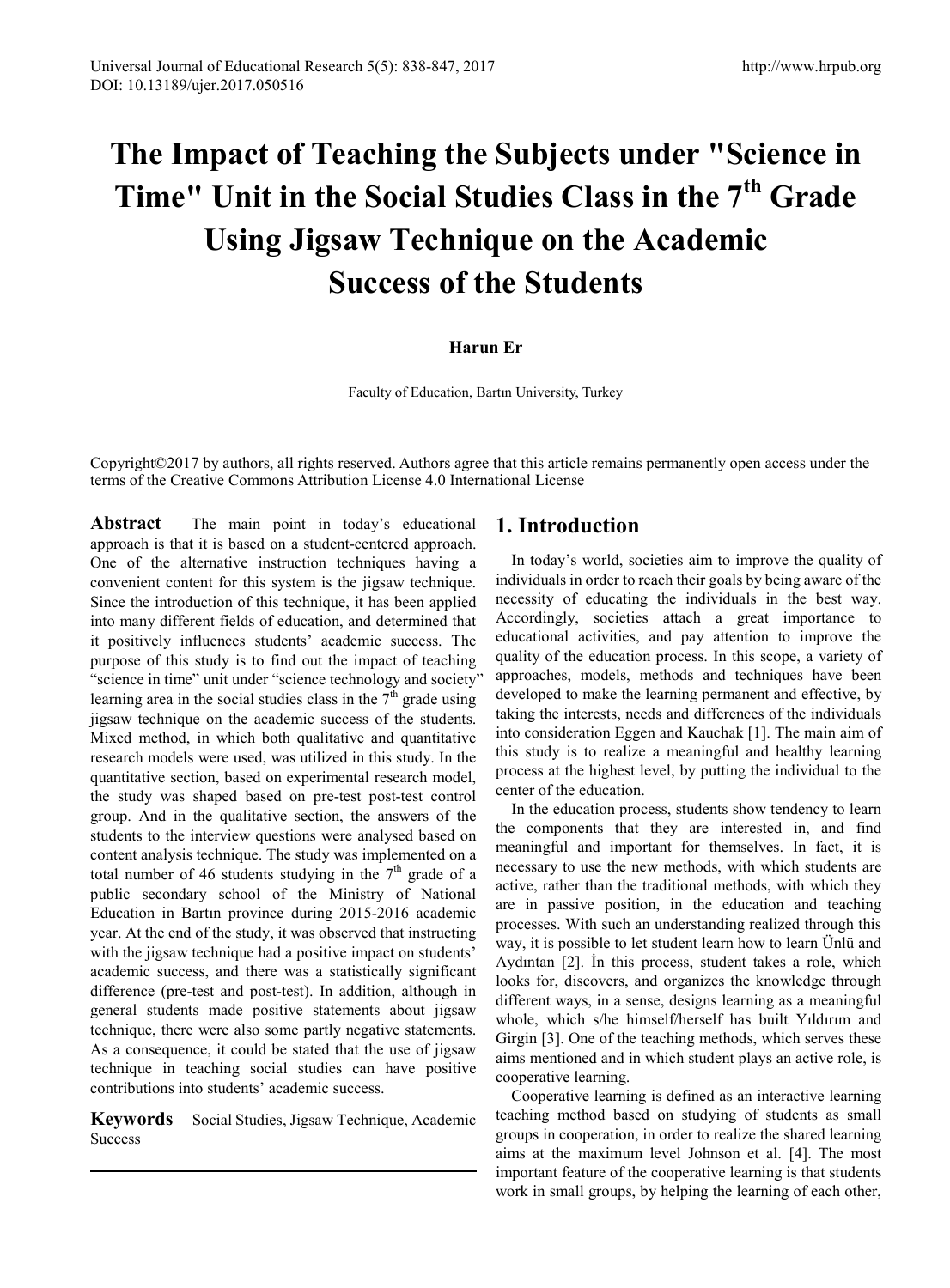in line with the common purpose. Group members cooperate by teaching each other or doing one part of the task. This is called "inner dependence" or "goal dependence". The learning of a student in a group is affected by the learning of the other students in the group or the effort they spend. Therefore, everybody in the group is responsible for the learning of each other and encourages the learning of each other, to make the best of their own skills, Açıkgöz [5].

There are different techniques commonly utilized in the cooperative learning method. One of them is the jigsaw techniques, which is defined as "assembly technique" in some sources. Jigsaw technique first started with a study realized by Eliot Aronson and his friends by making several teachers from a variety of branches meet, in 1978 Dellalbaşı and Soylu [6]. İn this technique, students are divided into groups of 3-7 people, called "primary". The distribution is done by giving each group a topic from the same unit. Then, another distribution is realized individually in the group. Every individual leaves his/her primary group after studying the topic s/he is responsible for, form the groups, called "expertise", with the other students, who are responsible for preparing the same topic. The individuals return their primary groups after thoroughly learning and discussing their topics. The group members, coming together again, are responsible for telling and teaching the topics, they have prepared, to each other. After these processes have been completed, all the class takes an exam and the results are individually announced Aranson et al. [7]; Açıkgöz [8].

In the learning process, based on the jigsaw technique, students create an interactive atmosphere, where everybody contributes individually at the high level, by taking the role of both teacher and student. The application of this technique can be said to be of quite importance for contributing to permanence in learning, promoting friendship, increasing the success and self-esteem as well as enabling communication in class Madden and Slavin [9]; Köseoğlu [10]. Besides, this technique is also of quite importance for that it encourages students to study together, everybody needs each other in order to learn the topic Şimşek [11] and it provides opportunities for cooperation and interdependence Batdı [12].

The contribution that jigsaw technique makes in the learning teaching process in the studies realized, enabled this technique to be utilized in several courses related to science, math and social studies. This technique can be considered to be suitable for social studies course, which includes social field disciplines with its aspects especially based on students' individually expressing themselves, learning together as well as cooperation and interdependence. As a course inherently based on verbal lecture, social studies do not involve much experiment, operations and applications, which brings about the necessity for the use of techniques such as jigsaw to increase the level of student attendance. It can be also stated that this technique will provide an effective learning in providing students with the necessary information, skill, attitude and values and in reaching the goals of the course by

making students active Gürdoğan Bayır [13]. The academic achievement of the students can be improved related to the teaching of social studies, and at the same time, the skills for having the qualities of a good citizen as a democratic individual Hendrix [14] which is one of the main goals of the course, can be provided.

This study bears importance for providing students with required information, skills, attitudes and values in the social studies field and creating efficiency in terms of teaching. Especially the fact that the studies realized related to this subject in social studies education and the ones realized in foreign language are not adequate, creates the need for such a study. In this sense, this study is considered to be guide to the researchers and practitioners in the education-teaching process and to constitute a source for the new studies by contributing to the literature in this field.

The purpose of this study is to find out the impact of teaching "science in time" unit under "science technology and society" learning area in the social studies class in the  $7<sup>th</sup>$ grade using jigsaw technique on the academic success of the students. Answers to the following research questions were looked for within the scope of the study:

- 1. Is there a statistically significant difference among the pre-test and post-test scores averages of experimental and control group?
- 2. Is there a statistically significant difference between the post-test score averages of experimental and control group?
- 3. Is there a statistically significant difference among the follow-up test scores averages of experimental and control group?
- 4. Is there a statistically significant difference between the post-test and follow-up test scores of experimental and control groups?

In line with the purpose of the study, answers to the following questions were sought within the qualitative scope of the study:

- 1. What do you think about the efficiency of "Jigsaw technique"?
- 2. If you were a teacher, would you use this technique? Why? (Please explain your reason whether your answer is yes or no).

# **2. Materials and Methods**

#### **2.1. Research Model**

Sequential explanatory design, a mixed method design, was used in this study. In sequential explanatory design, the researcher first conducts the quantitative method and later, to support the findings collected from quantitative data or to reduce them, s/he uses the qualitative method Fraenkel et al. [15]. The main aim of this design is to use the qualitative stage with the purpose of explaining the relationships and tendencies within the quantitative data Creswell, Plano Clark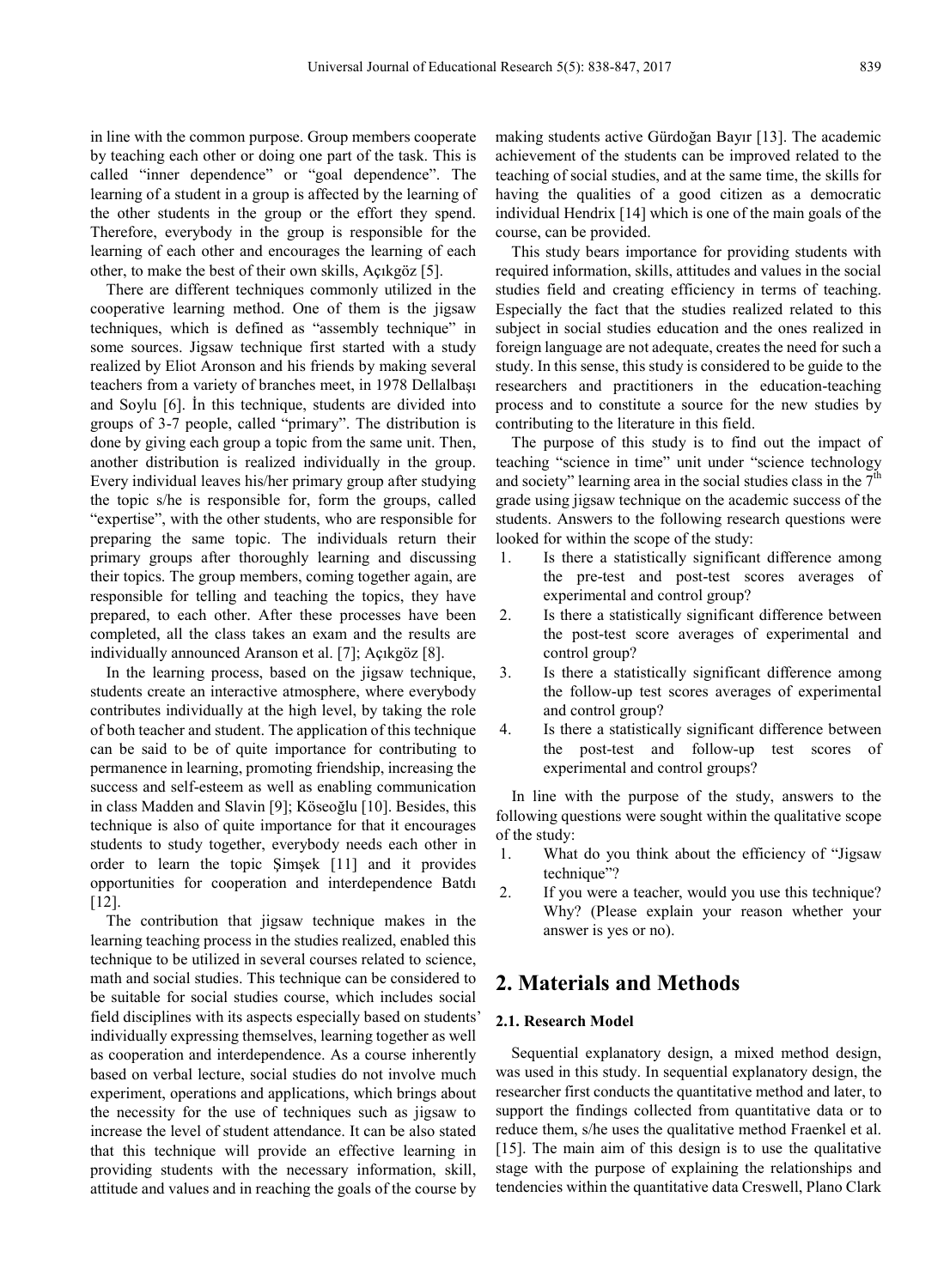et al. [16]. In the study, the impact of jigsaw technique (independent variable) on academic success (dependent variable) was examined. In the quantitative sub-factor of the study, an experimental research based on "pretest- posttest with control group" design was conducted. Experimental studies are those in which there are two groups; one being the experimental and the other being the control group. In such studies, after the experimental process is conducted on the experimental group, the results are compared with both groups Ekiz [17]. Pretest- posttest with control group design is strong one that provides the researcher with high statistical power relating to testing the impact of the experimental process on the dependent variable and one that enables the interpretation of the findings within the context of reason-result relationship Büyüköztürk [18]. In the qualitative sub-factor of the study, interviewing technique was used to collect in-depth information on the process of implementation and on the purpose of the study. The answers to the interview questions prepared based on expert opinion were subjected to content analysis and examined accordingly. It has been emphasized that the qualitative stage within the sequential explanatory design is applied for the purpose of explaining the relevant results in more detail, using an approach that focuses on explaining the findings Morgan [19].

#### **2.2. Study Group**

In the study, convenient sampling, one of the purposeful sampling methods, was used. Purposeful sampling allows in-depth investigation of situations which are assumed to involve rich information. In this context, it is useful for discovering and defining various facts and phenomena. Convenience sampling, on the other hand, is preferred for its capability to expedite and facilitate the research through adding practicability. In this method, researcher chooses a recent and accessible case since this requires relatively lower costs Yıldırım and Şimşek [20]. The study was carried out at 7/A and 7/B branches of a public secondary school of the Ministry of National Education in Bartın city during 2015-2016 academic year. There were a total number of 23 students in the experimental group, involving 13 males and 10 females; and there were 23 students in the control group involving 14 males and 9 females. The details of the students and branches involved in the study are given in Table 1 below:

**Table 1.** The distribution of the branches and students in the study

| Branch | <b>Study Group</b> | Female | Male | Total |
|--------|--------------------|--------|------|-------|
| 7/A    | Experimental       |        |      |       |
| 7/B    | Control            |        |      |       |

While forming experimental and control groups in the study, in order to ensure objectivity, two  $7<sup>th</sup>$  grade classes which has similar academic success notes in the previous semester was chosen as the experimental and control group. The details are given in Table 2.

**Table 2.** Distribution of the Academic Success Scores of the Classes which participated in the study

| Class | <b>Study Group</b> | Class size | Academic success scores<br>from the previous year |
|-------|--------------------|------------|---------------------------------------------------|
| 7/A   | Experimental       | 2          | 73.41                                             |
| 7/B   | Control            | 23         | 70.85                                             |

Before starting the study, t-test was administered to see whether there was a significant difference between the experimental and control groups in terms of academic success variable. The results of the test are shown in Table 3 below.

**Table 3.** T-test results of Experimental and Control Groups from the Pre-test

| Groups   |              |    |       | Ss   | Sd |         |
|----------|--------------|----|-------|------|----|---------|
| Pre-test | Experimental | 23 | 62,17 | 7.81 |    |         |
|          | Control      | 23 | 61,30 | 7 72 | 22 | $,204*$ |

#### \*p (,840)>,05

When Table 3 is examined, it can be seen that the average of the pre- test points of the experiment  $(X=62.17)$  and control (X=61.30) groups are close to each other. Independent t test results have determined that there is no significant difference between the averages of the groups  $(t= 204, p \cdot (840)$  $> 0.05$ ). In the conclusion of this analysis it can be stated that both the experimental and control groups are equal in terms of their academic success.

This study was carried out on the basis of "science through time" unit which is a part of "science, technology and society" course included in 7th grade social studies curriculum. The application was implemented for a period of 4 weeks and 12 course hours between the dates of February 9 – March 6 2016, in line with the curriculum's framework. The gains and course hours of "science through time" unit in 7th grade social studies curriculum are shown in Table 4.

Table 4. The Gains and Class Hours of the "Science Through Time" Unit in The 7<sup>th</sup> Grade Social Sciences Education Program

| Learning Field                           | Unit                                  | Gain | Class Hours | Ratio $(\%)$ |
|------------------------------------------|---------------------------------------|------|-------------|--------------|
| The Individual and society               | Communication and human relationships |      |             |              |
| Humans, places and surroundings          | Population in our country             |      |             |              |
| Culture and Heritage                     | A journey in Turkish history          |      | 27          | 25           |
| Science, technology and society          | Science through time                  |      | 12          | 11           |
| Production, distribution and consumption | The economy and social life           |      | 8           |              |
| Power, authority and society             | The living democracy                  |      | 12          | 11           |
| Global connections                       | Bridges between countries             |      |             | 14           |
| Overall Total                            |                                       | 39   | 108         | 100          |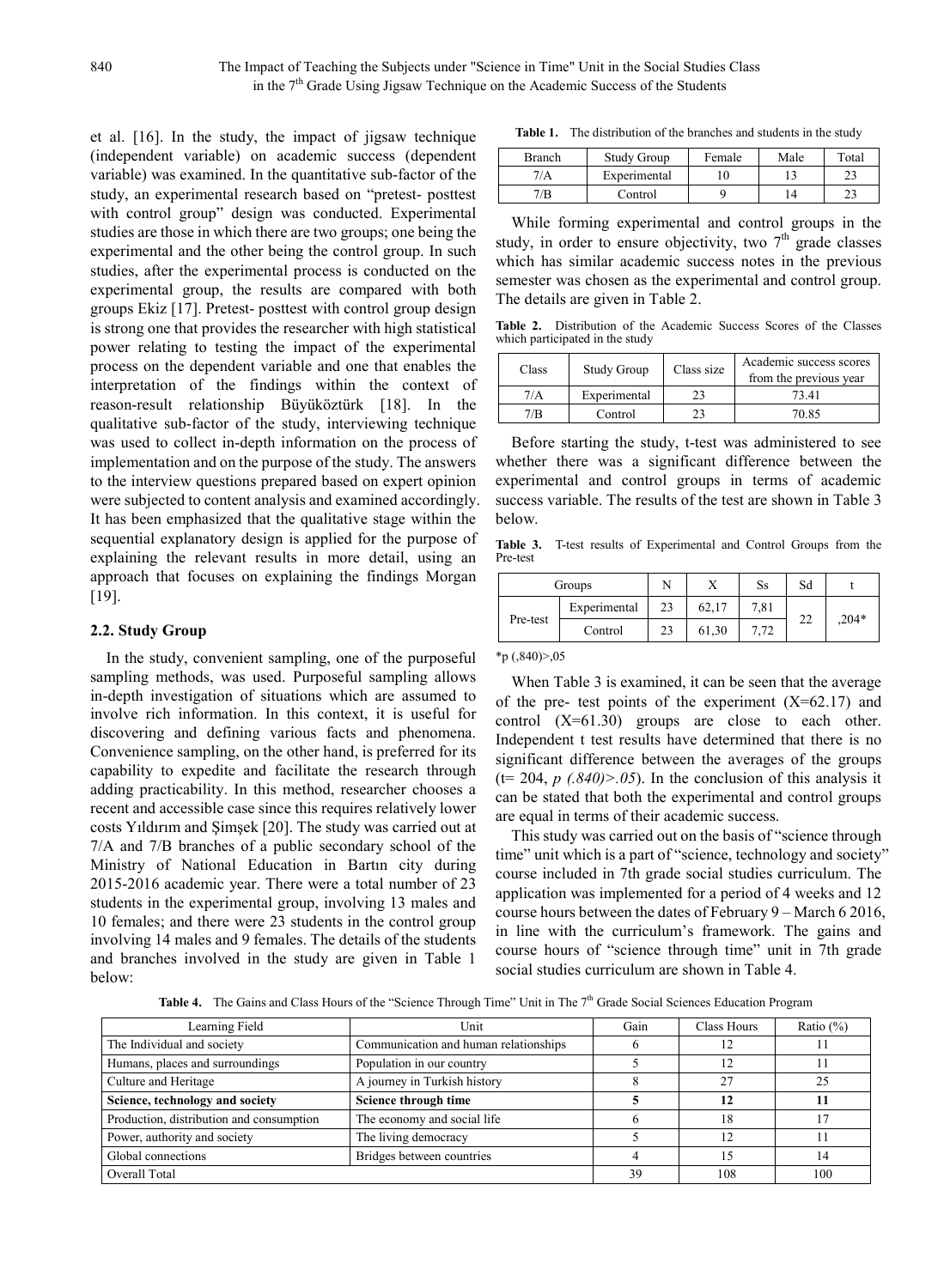As stated in the curriculum, there are five gains in the "science through time" unit intended for students. These gains can be listed as follows:

- 1. Exemplifies the contributions to scientific and technological developments made by early civilizations.
- 2. Recognizes the importance of writing's fields of use and its importance in terms of conveyance of information based on early writing samples.
- 3. Evaluates the contribution of scholars in Turkish and Islamic states to scientific development process.
- 4. Recognizes the effect of developments experienced in Europe between 15th and 19th centuries on today's scientific knowledge.
- 5. Expresses opinions within the framework of historical process and associates scientific freedoms with scientific developments.

In this unit, students will be informed about the emergence and development of science through time and the contribution of scientific knowledge to scientific developments. Additionally, they will be taught the contributions to the progress of scientific process by the scientists in Turkish-Islamic states and the developments between 15th -19th centuries in Europe. Finally, they will summarize the formation process of scientific heritage up to this day, and recognize the analogy between scientific thought and the developments in science and technology.

#### **2.3. Data Collection Tools**

In order to measure the success of the students and achievement test and interview form was used as data collection tools in this study.

#### **2.4. Achievement Test**

A total of 30 multiple choice questions were prepared using various sources and keeping in mind the gains that are associated with the teaching program. In order to make sure that the questions were appropriate in terms of content and appearance and appropriate with regards to the principles of measurement and evaluation, the opinions of three social sciences teachers and two assessment and evaluations specialists were taken. The test which was reduced to 24 questions having undergone the modifications which were deemed necessary was preliminarily applied to 200 students and was examined in terms of the item difficulty index. 20 questions which rated between .29 and .88 in the item difficulty index were used in the achievement test. Walsh and Betz recommend that the item difficulty index of a test should range between .10 and .90 cited in. Kan [21]. Furthermore, in order to ensure the test measurement reliability of the questions selected following item analysis, the halves method of internal consistency measurement was used. This method determined that the reliability of the measurements attained was  $r=0.87$ . The reliability of the measurements achieved by the application of the achievement test on the working group was calculated by the KR-20 formula and found to be .91. This value demonstrates that the achievement test is considerably reliable in this study.

#### **2.5. Interview Form**

In the result of implementation of the experimental process in this study, the opinions of students were sought regarding the application of the jigsaw technique. The objective in doing so was to be able to view this study from a different perspective and be able to make a multidimensional evaluation. The interview form was prepared in line with this thought had, at first, three questions were reduced to two following the suggestions of specialists. Table 5 shows the class and student numbers which have participated in the interview.

**Table 5.** The Distribution of Classes and Students Who Participated in the Activity

| Class | <b>Working Group</b> | Girls | <b>Boys</b> | Total |
|-------|----------------------|-------|-------------|-------|
|       | Experiment           |       |             | ن ک   |

The questions directed to students following the experimental application are provided below.

- 1 What are your thoughts and opinions regarding the effectiveness of the "Jigsaw Technique"?
- 2 If you were a teacher would you have used this technique? Why? (If your answer is yes or no, please explain the reason).

#### **2.6. Data Collection**

In order to demonstrate the level of effectiveness of the jigsaw technique in the study, a preliminary test, final test and monitoring test was implemented. The process regarding the implementation can be found in table 6.

**Table 6.** The Schematic View of the Implementation Process

| Preliminary test | Group name   | Technique applied  | Final test       | Monitoring       |
|------------------|--------------|--------------------|------------------|------------------|
| Achievement Test | Experimental | Jigsaw             | Achievement Test |                  |
|                  | Control      | Traditional Method | Achievement Test | Achievement Test |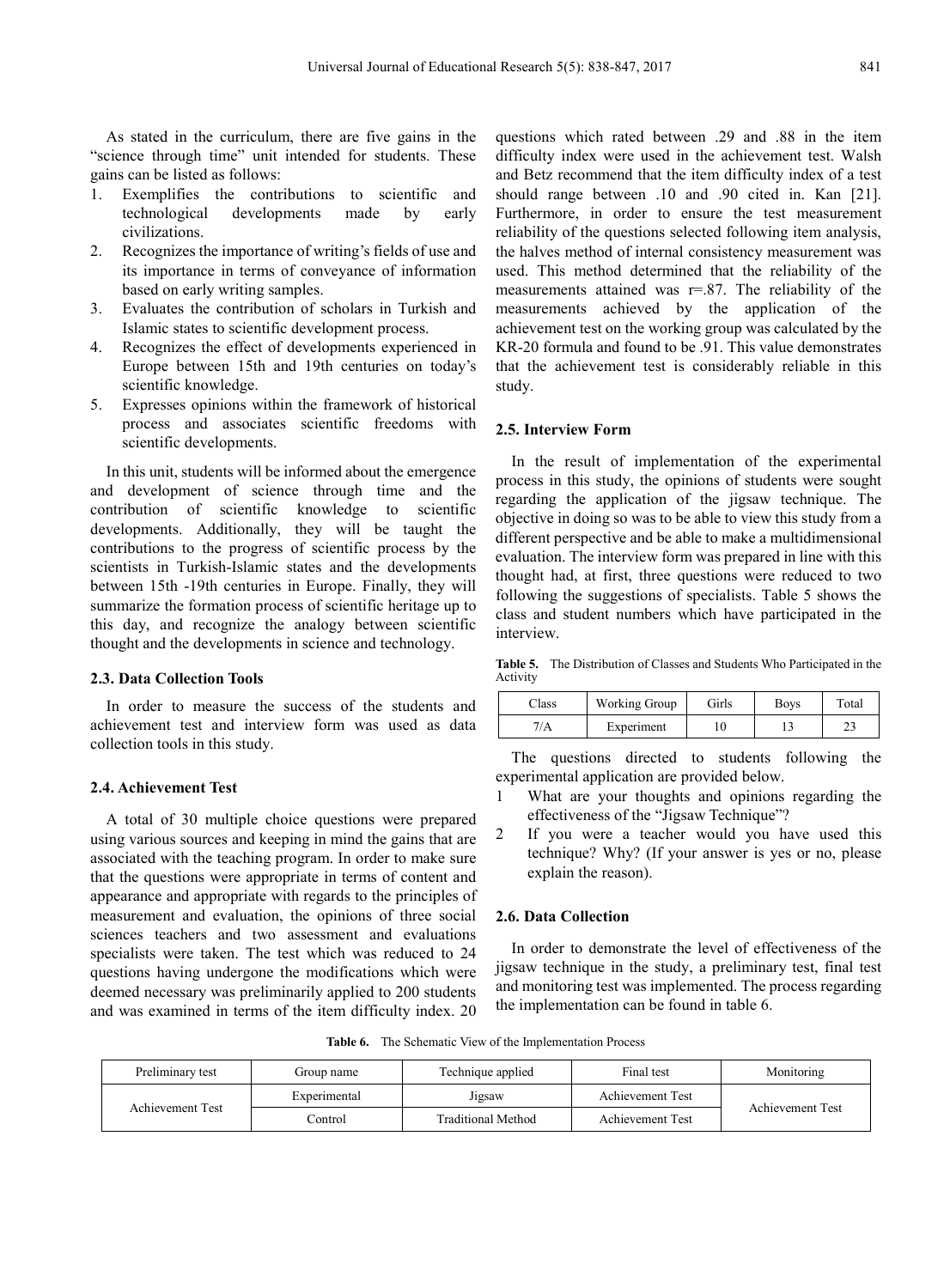In line with this research, a different environment was created for each two groups. The procedures below were carried out towards the experimental working group.

- 1. Lesson plans suitable for the Jigsaw technique were prepared.
- 2. Informative statements directed at students towards implementation of the Jigsaw technique were made.
- 3. Students were separated to equal groups.
- 4. Subjects were distributed to groups.

In the class of control group, on the other hand, subjects were taught on the basis of the traditional method and in compliance with the teaching activities proposed in the curriculum. Traditional method is a teaching model related to the conveyance process of subjects generally with verbal narrative method, in which the teacher is active and student is passive. In this method, the teacher defines the curriculum and subjects, supervises learning, and attaches particular importance to silence and order Temel and Dere [22].

In the qualitative dimension of the research, the answers students provided in the interview form were examined and evaluated in a way suitable to the content analysis technique.

#### **2.7. Analysis of Data**

The quantitative data of this study was gathered after being applied a total of three times; a preliminary test before the experimental study during the spring semester of the 2015-2016 educational year, the final test after the experimental study and the follow-up test a month later, all using the achievement test that was prepared. The data obtained was analyzed in terms of arithmetic average, standard deviation, t test using the SPSS 15 statistical package program.

On the other hand, the qualitative data of the study was gathered after the experimental study through the use of the interview form which was prepared with expert advice. The data gathered with the use of the interview form was analyzed using the content analysis technique. In order to ensure the reliability of the analysis, all of the data was separately coded and compared with the support of an expert academician. The 85% rate of consensus was achieved among the researchers who participated in the coding. Furthermore, in order to ensure the validity of the study all of the analyzed data which were examined in detail, were categorized by researchers and values related to these were commented on by being displayed as frequency on tables.

## **3. Results and Discussion**

This section consists of the data obtained by participants using the data gathering tool and the findings and comments following the analysis of this data.

#### **3.1. Findings Regarding the Quantitative Sub-Dimension of the Study**

In this section answers were sought to the questions raised in the quantitative sub-dimension of the study.

In order to determine whether there was a differentiation between teaching and the academic success of students using the jigsaw technique, the results of the preliminary, final and the t test applied to both groups can be viewed in table 7.

**Table 7.** The Preliminary Test Scores-Final Test Scores T Test Scores of the Experimental and Control Groups

| Groups       |                     | N  | X     | <b>Ss</b> | Sd |             |  |
|--------------|---------------------|----|-------|-----------|----|-------------|--|
| Experimental | Preliminary<br>test | 23 | 62,17 | 7,60      | 22 | $-18,320**$ |  |
|              | Final test          | 23 | 83,70 | 6,61      |    |             |  |
| Control      | Preliminary<br>test | 23 | 61,30 | 7,72      | 22 | $-8,662**$  |  |
|              | Final test          | 23 | 71,96 | 6,17      |    |             |  |

\*\*P $(.000)<.05$ 

When the arithmetic average of the preliminary and final tests of the experimental group is examined using the Jigsaw technique, it can be seen that there is an increase of 22.18 points between the preliminary test  $(X= 62.17)$  and the final test  $(X= 83.70)$ 

In order to determine whether or not this difference is meaningful a dependent t test was administered which concluded that this difference was indeed meaningful  $(t=$ -18.320, *p (.000) <.05*). The result that was obtained demonstrated that teaching with the jigsaw method increased the success of the student.

It can be see that there is a 10.66 point increase between the arithmetic average of the preliminary test results  $(X=$ 61.30) and final test results  $(X = 71.96)$  of the students in the control group in which the educational activities of the program had been applied to. The result of the dependent t test in order to determine whether or not this increase was statistically meaningful concluded that this difference was indeed meaningful ( $t=$  -8.662, *p*  $(0.000)<.05$ ). As a result of this technique it can be stated that there was an increase in student success.

The results of the independent t test which was applied to both groups in order to determine whether the final test data was meaningful in terms of whether teaching with the jigsaw technique made a difference in terms of the academic success of the students is displayed on table 8.

**Table 8.** T Test Results of the Final Test of the Experimental and Control Groups

| Experimental<br>83.04<br>23<br>6.61<br>Final<br>41.318*<br>22<br>Test<br>71.96<br>23<br>6.17<br>Control | Groups |  | ୵⊾ | Ss | Sd |  |
|---------------------------------------------------------------------------------------------------------|--------|--|----|----|----|--|
|                                                                                                         |        |  |    |    |    |  |
|                                                                                                         |        |  |    |    |    |  |

\*P $(0.000)<0.5$ 

The result of the independent t test which was administered in order to determine whether or not the data regarding the final test of the experiment and control groups were meaningful showed that the difference was meaningful in favor of the experiment group ( $t= 41.318$ ,  $p(.000) < .05$ ). This result obtained demonstrates that teaching with the jigsaw technique increases the success of the student.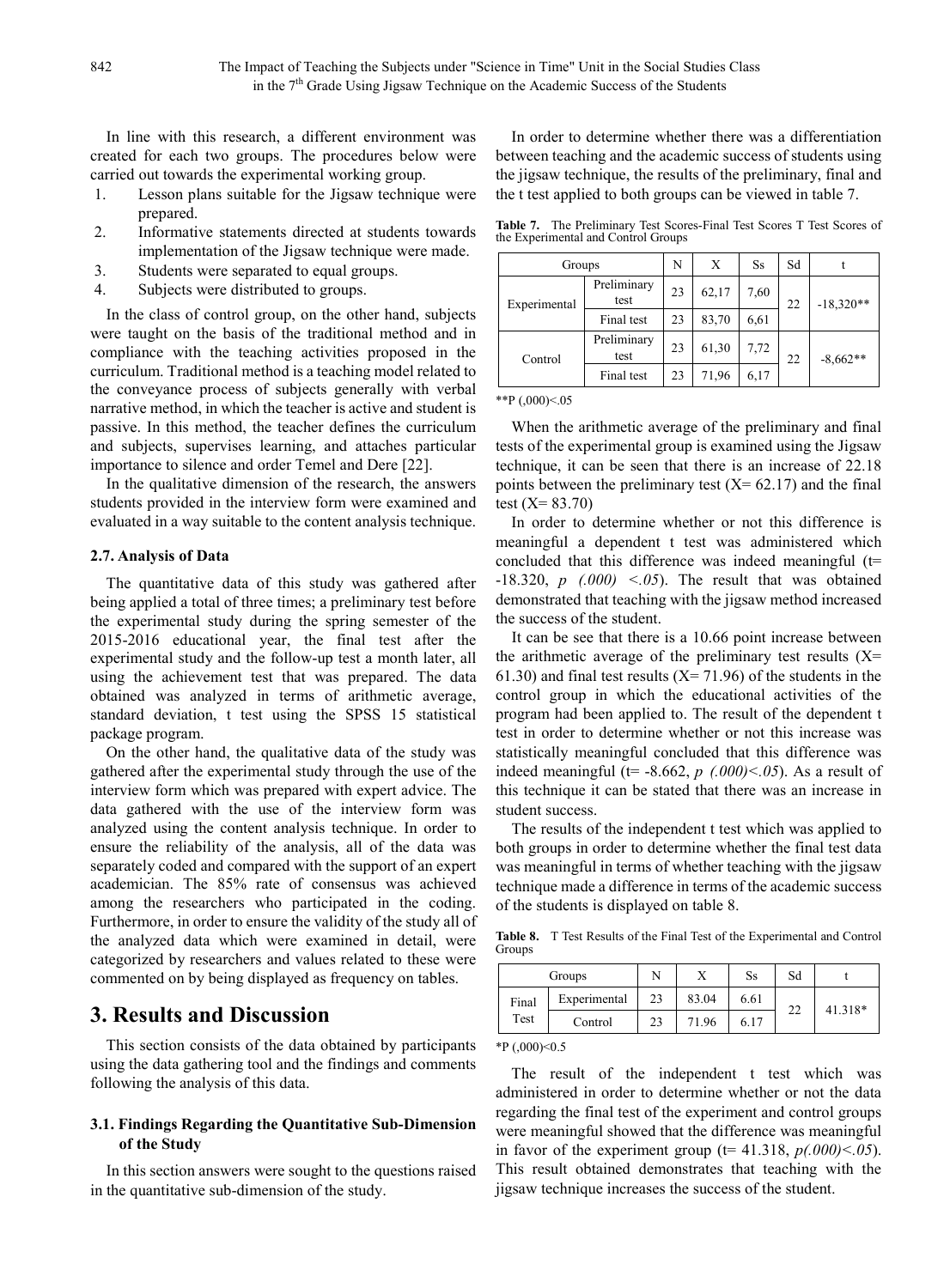The results of the final test, follow-up test and t test applied to both groups in order to determine whether there was any difference in terms of academic success among students who were thought using the jigsaw method can be viewed in table 9.

**Table 9.** The Final Test, Follow-up Test and T Test Results of Experimental and Control Groups

| Groups       |                   | N  | Х     | <b>Ss</b> | Sd |            |  |
|--------------|-------------------|----|-------|-----------|----|------------|--|
| Experimental | Final test        | 23 | 83,04 | 6.61      |    |            |  |
|              | Follow-up<br>test | 23 | 75,65 | 5,70      | 22 | $10,681**$ |  |
| Control      | Final test        | 23 | 71,96 | 6,17      |    |            |  |
|              | Follow-up<br>test | 23 | 66,73 | 8,06      | 22 | $3,581**$  |  |

\*\*p(.000)<.05, \*\*p(.002)<.05

As a result of the dependent t test a meaningful difference between the experiment group final test and follow-up test results was determined (t= 10.681, *p(.000)<.05)*. Also, there was a meaningful difference in the final test and follow-up test of the control group  $(t=3.581, p(.002) \le 5)$ . The magnitude of the difference between the final and follow-up test results of the experiment group  $(X=8.05)$  and the final and follow-up test results of the control group  $(X=5.23)$ demonstrates that teaching activities using the jigsaw technique largely increase the rate of success compared to techniques suggested in the teaching program. In order to determine whether or not this difference is meaningful the difference in score between the final test and follow-up test was compared.

In order to determine the difference in terms of academic success of the jigsaw technique in educating students, the t test results regarding the difference in final test-follow-up test scores applied to both groups can be viewed in table 10.

**Table 10.** The T Test Scores Regarding the Difference of the Final Test-Follow-up Tests of the Experiment and Control Groups

| Groups       |    |      | Ss   | Sd  |          |
|--------------|----|------|------|-----|----------|
| Experimental | າາ | 8.04 | 3.61 |     |          |
| Control      | າາ | 5.22 | 6.99 | سدے | $1.502*$ |

 $*_{p}(.266) > 0.05$ 

The results of the t-test conducted to see whether the post-test and follow-up test results of the experimental and control groups was significant revealed that there was no significant difference between the groups  $(t=1.502)$ , *p(.000)>.05)*.

#### **3.2. Findings Regarding the Qualitative Sub-Dimension of the Study**

This section looks for answers to the qualitative research questions of the study.

The opinions of the students, who participated in the study, on the advantages of jigsaw technique are given in Table 11 below:

**Table 11.** The distribution of the student opinions on the advantages of jigsaw technique

| <b>Student Opinion</b>                        |    |  |  |
|-----------------------------------------------|----|--|--|
| Increasing course success                     |    |  |  |
| Improving individuals' expressing skills      |    |  |  |
| Improving cooperation and solidarity          |    |  |  |
| Equipping students with responsibility skills |    |  |  |
| Making learning more enjoyable and fun        | 2  |  |  |
| Providing wide range of benefits for students | 2  |  |  |
| Total                                         | 27 |  |  |

As it is seen in Table 11, regarding the advantages of jigsaw technique in practice, students" opinions were: "it increased success in the course  $(f=9)$ , improved individuals' expressing skills (f=6), improved cooperation and solidarity  $(f=5)$ , equipped students with responsibility skills  $(f=3)$ , made learning more enjoyable and fun (f=2) and provided a wide range of benefits for students (f=2)".

Some sample statements of  $7<sup>th</sup>$  grade students on the advantages of jigsaw technique in social studies classes are as given below:

*S11: I think it is a useful activity, because we make research on the subject ourselves and learn how to distinguish the important points of the topic. Also, telling the topic to our friends brings us with a big responsibility and equips us with skills.*

*S4: I find this technique very productive and useful in terms of learning quickly. With this technique, we cooperate and prepare for examinations and have fun while we are learning. Also, our willingness to listen to the subject is increasing.*

Some sample statements of the students, who participated in the study, on the disadvantages of jigsaw technique are as given below:

**Table 12.** The distribution of the student opinions on the disadvantages of jigsaw technique

| <b>Student Opinion</b>                                     |  |  |  |
|------------------------------------------------------------|--|--|--|
| It is time consuming and boring                            |  |  |  |
| Good for the teacher, difficult for the learner            |  |  |  |
| Creates a negative impact on students with low performance |  |  |  |
| Necessitates continuous participation                      |  |  |  |
| Total                                                      |  |  |  |

As it is seen in Table 12, regarding the disadvantages of jigsaw technique in practice, students" opinions were: "it is time consuming and boring  $(f=5)$ , Good for the teacher, difficult for the learner (f=4), Creates a negative impact on students with low performance  $(f=3)$ , Necessitates continuous participation (f=2)".

Some sample statements of  $7<sup>th</sup>$  grade students on the disadvantages of jigsaw technique in social studies classes are as given below:

*S8: It is a good technique but it cannot be sustained for long. Because it is time consuming and sometimes becomes boring.*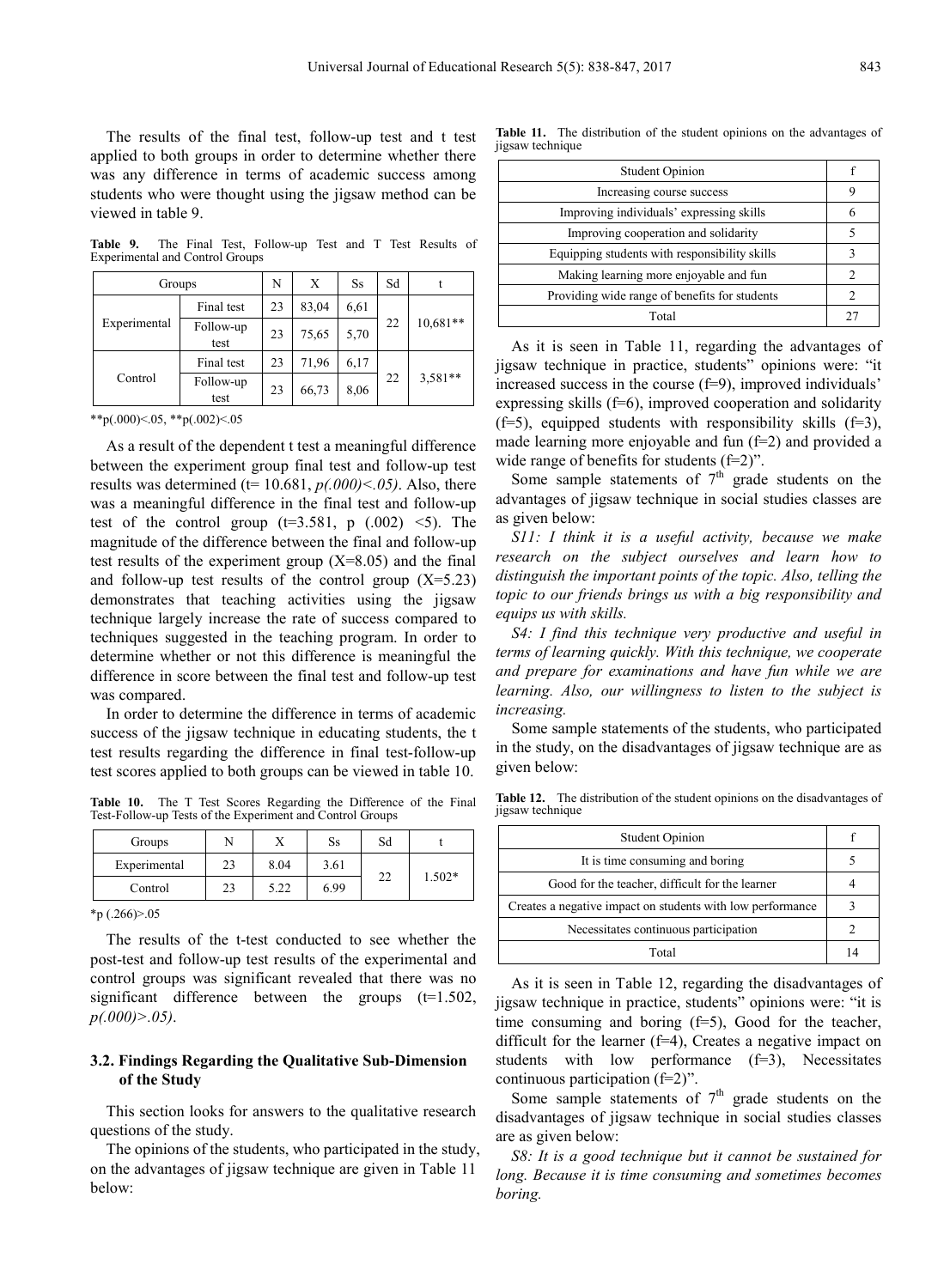*S12: In fact, it has advantages but it is a good technique for the teacher but a difficult one for the learner. Because misunderstandings arise and that causes to confusion.*

The opinions of the students, who participated in the study and said "no" to "If you were the teacher, would you use this technique? Why?" question, are given in Table 13 below:

**Table 13.** Distribution of answers of the students who said "Yes" to If you were the teacher, would you use this technique? Why?" question

| <b>Student Opinions</b>                                      |  |
|--------------------------------------------------------------|--|
| Equipping people with problem solving skills                 |  |
| Students' developing empathy                                 |  |
| Students' learning with their own experiences                |  |
| Providing motivation for students with low level of success. |  |
| Total                                                        |  |

As it is seen in Table 13, among the students who said "Yes" to "If you were the teacher, would you use this technique? Why?" question, 7 students indicated that it equips people with problem solving skills, whilst 6 of them indicated that students would develop empathy, 4 of them indicated that students would learning with their own experiences and 4 of them indicated that it will provide motivation for students with low level of success.

Some sample statements of  $7<sup>th</sup>$  grade students, who said "Yes" to If you were the teacher, would you use this technique? Why?" question, are given below:

*S20: I would use. Because I believe that telling is more effective then listening. Thus, I would help my students to tell about themselves in a more efficient way.*

*S14: If I were a teacher, I would use this technique. Because I believe that with the interaction in the team work, students learn problem solving skills for the problems they will face when they begin to work.*

The opinions of the students, who participated in the study and said "no" to "If you were the teacher, would you use this technique? Why?" question, are given in Table 14 below:

**Table 14.** Distribution of answers of the students who said "No" to If you were the teacher, would you use this technique? Why?" question

| <b>Student Opinions</b>                                     |  |
|-------------------------------------------------------------|--|
| Students might have difficulty in telling the subjects.     |  |
| The seriousness and atmosphere of the class is damaged.     |  |
| It is not good for students with low level of success.      |  |
| The fact that students are inexperienced is a disadvantage. |  |
| Total                                                       |  |

As it is seen in Table 14, among the students who said "no" to "If you were the teacher, would you use this technique? Why?" question, 3 students indicated that students might have difficulty in telling the subjects, whilst 4 students indicated that the seriousness and atmosphere of the class will be damaged, 2 of them indicated that it will not be good for students with low level of success and 2 of them indicated that the fact that students are inexperienced is a disadvantage.

Some sample statements of  $7<sup>th</sup>$  grade students, who said "No" to If you were the teacher, would you use this technique? Why?" question, are given below:

*S3: No I would not use this method. Because the person who makes the presentation attach importance to it but the class might not attach the same importance, if I were a teacher, I would not take this risk.*

S1: I would not use it if I were a teacher. Because I think that since students do not have the experience of instructing, they might have difficulty and therefore, I would prefer to teach myself.

# **4. Conclusions**

In this study, which aimed to find out the impact of teaching "science in time" unit under "science technology and society" learning area in the social studies class in the  $7<sup>th</sup>$ grade using jigsaw technique on the academic success of the students, it was found that instruction through jigsaw technique had a positive impact on academic success of the students and that there was a statistically significant difference in pre-test and post-test results.

When the results are examined, that the score averages of the students in experimental group are higher than the averages of the students in control group indicates that students followed the steps of jigsaw technique in the implementation process. In addition, this could be interpreted as students were aware of their individual responsibilities in the process; predicated on cooperation and collaboration by keeping communication within the group high and spent the maximum effort to learn the subject. This is similar to the studies in the literature carried out in the field of social studies. Meral and Şimşek [23] concluded in their studies that cooperative learning techniques increase  $6<sup>th</sup>$ grade students' academic success in social studies class. Likewise Kuş and Karatekin [24] revealed in their studies that the cooperation based learning method is more effective than traditional teaching methods in increasing the academic success while teaching social studies. As Avşar and Alkış [25] stated in their studies, there was a significant difference in the academic success of students studying in a social studies class where cooperative learning method was applied when compared to the other class. In his study Katılmış [26] concluded that the jigsaw technique increases students' academic success in learning the topics about history in social studies class. Oral [27] ascertained in his study in which he compared the jigsaw II technique with the group work in social studies class that jigsaw II technique had more positive impacts than the group work activities on students' access level, the extent of permanent learning, and students' attitudes.

Kim-Eng et al. [28] and Tey Sau et. al. [29] concluded in their studies that low-performance students benefited more in social studies class in which cooperative learning method was used. Delen [30] and Lampe et. al. [31] emphasized in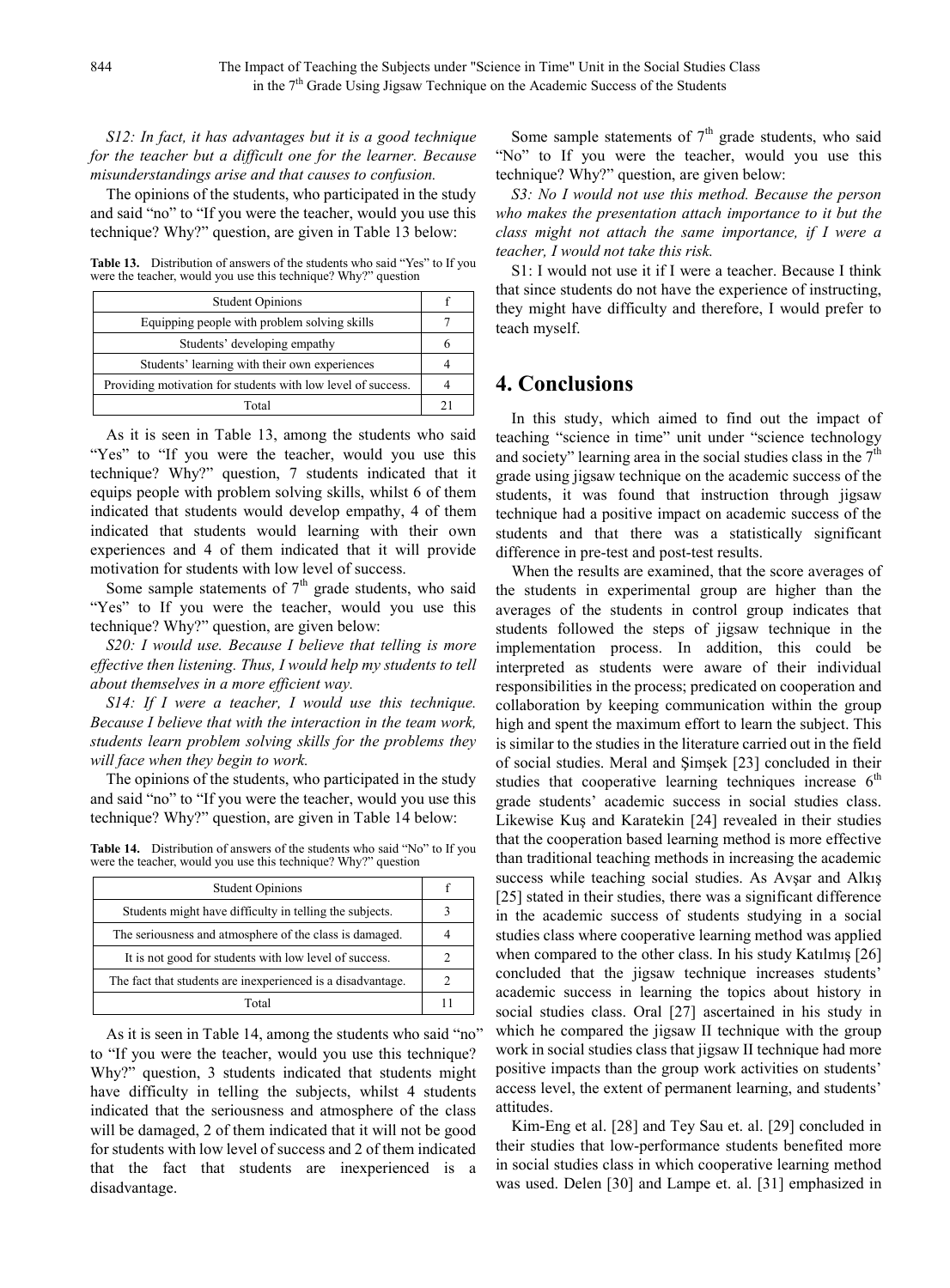their studies that cooperative learning method increased students' academic success in social studies class in comparison with the traditional method. Çetin [32] stated in his study that cooperation based learning method had positive effects on students' cognitive access levels while teaching them social studies at the  $4<sup>th</sup>$  grade. These results are also similar to the results of the studies carried out in different branches. Buzludağ and Yılayaz [33], Dellalbaşı and Soylu [6], Maden [34], Bilen [35], Köseoğlu [10], Doymuş [36], Hennessy and Evans [37], Sezer and Tokcan [38] and Altıparmak and Nakipoğlu [39]. The common result in those studies carried out to put forward the impact of using jigsaw technique on students' academic success especially while teaching them Science, Math, Geography and Turkish was that students were active, reached a high level of motivation in the learning model based on their own experiences and academic success showed a positive tendency.

In the findings related to the qualitative sub-dimension of the study, student opinions about the jigsaw technique were taken after the implementation. Students who participated in the study indicated the advantages and utility of jigsaw technique with the following statements: "it increased success and collaboration, improved expression skills and equipped us with problem solving and empathy skills." Regarding the disadvantages of the technique, students used the following statements: "it is time consuming and boring, difficult for the learner, students may have difficulty in telling the subjects and the seriousness of the class might be ruined." The common thing among the students who stated their opinions was that if this technique is accepted by the student and if the classroom is convenient for this practice, it will have a positive impact on success. The thing to be taken into consideration here is that this technique should be taught well to the students with its reasons and student motivation parallel to the willingness of the teacher should be kept at maximum level.

In the light of all these assessment, in today's educational systems, in which student-centered education is diversified around different models, jigsaw technique could be a good alternative. Because what lies on the basis of this technique is active individual, who takes responsibility, uses cooperation and communication skills and who learns to learn. As also stated by Lord [40] students learning with jigsaw technique attend the class at higher levels, they ask more questions, become both listener and narrator, and test their knowledge while they are listening. Also, students learning with this technique are given the opportunity to reconsider their misconceptions or missing knowledge as they are encouraged to learn via group study and exchange of information. Here, it should be noted that, this technique becomes effective to the extent that the teacher has a good grasp of this method and the physical conditions of the classrooms are appropriate for the technique. For such reasons, the use of jigsaw technique in education, particularly in social studies teaching, is likely to yield favorable outcomes.

## **5. Suggestions**

The following suggestions could be made based on the academic success of the students as a result of the study and their opinions:

- 1. The aim and steps of this technique should be clearly told to the students before starting to apply this technique. In addition, the teacher should guide the students in the implementation phase of this technique.
- 2. Jigsaw technique, in terms of its technical features, is convenient for social studies classes. Particularly, using different skills based on cooperation matches with the objectives of social studies classes. So, this technique should be used in appropriate subjects at different times.
- 3. Classes and subjects in which this technique can be implemented can be determined in social studies curriculum. In addition, teachers could be informed about the implementation of this technique step by step.
- 4. Social studies laboratories where instructional technology and materials to enable the use of modern instructional strategies and methods as well as this technique within the scope of social studies classes could be created in the schools.
- 5. In addition to academic success, jigsaw technique could be used as a tool for students with communication, compliance and participation problems to overcome such problems.

## **REFERENCES**

- [1] Eggen, P.D. and Kauchak, D.P. (2006). Strategies and models for teachers: teaching content and thinking skills. (5th ed.). Boston: Pearson Education.
- [2] Ünlü, M. ve Aydıntan, S. (2011). İşbirlikli öğrenme yönteminin 8. sınıf öğrencilerinin matematik dersi "permütasyon ve olasılık" konusunda akademik başarı ve kalıcılık düzeylerine etkisi. Ahi Evran Üniversitesi Eğitim Fakültesi Dergisi, 12(3), 1-16.
- [3] Yıldırım, B. ve Girgin, S. (2012). 8. sınıf kalıtım ünitesinin öğretilmesinde işbirlikli öğrenme yönteminin öğrenci başarısına ve bilginin kalıcılığına etkisi. İlköğretim Online, 11(4), 958-965.
- [4] Johnson, David W., Johnson, Roger T. and Holubec, Edythe. (1998). Cooperation in the classroom, interaction book company. 100, Edina, Minnesota, USA.
- [5] Açıkgöz, K.Ü. (1993). İşbirliğine dayalı öğrenme ve geleneksel öğretimin üniversite öğrencilerinin akademik başarısı, hatırda tutma düzeyleri ve duyuşsal özellikleri üzerindeki etkileri. Ankara Üniversitesi Eğitim Bilimleri Fakültesi: I. Ulusal Eğitim Bilimleri Kongresi (25-28 Eylül 1990). Ankara: MEB yay. 187-201.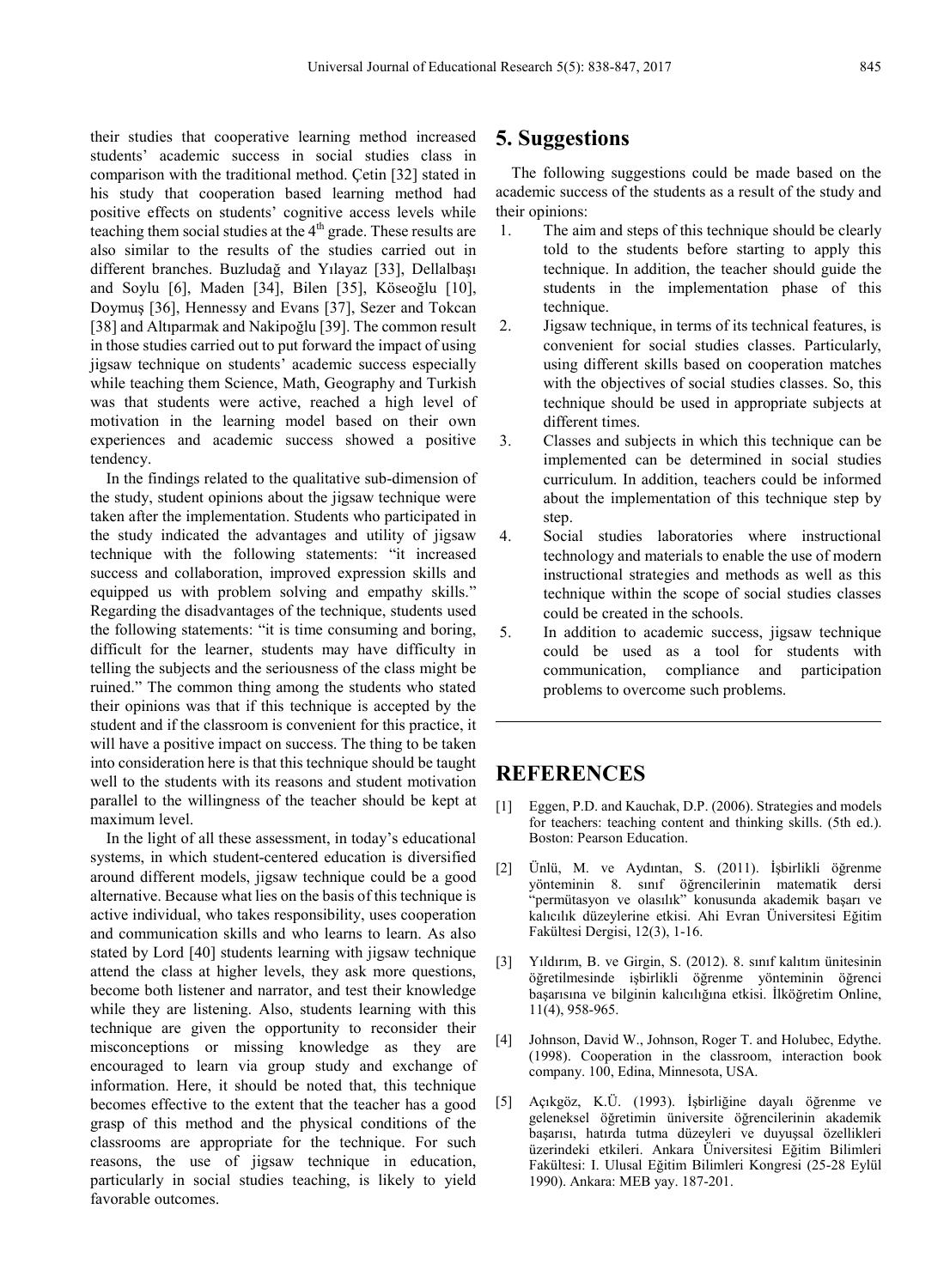- [6] Dellalbaşı, O. ve Soylu, Y. (2012). Jigsaw ve grup araştırması tekniklerinin ilköğretim 8.sınıf öğrencilerinin matematik derslerindeki akademik başarılarına etkisi. International Journal of Social Science Volume 5 Issue 7, p. 229-245, December.
- [7] Aranson, E., Blaney, N., Stephan, C., Sikes, J. and Snapp, M. (1978). The Jigsaw classroom. Beverly Hills, CA: Sage.
- [8] Açıkgöz, K.Ü. (1992). İşbirlikçi öğrenme kuram araştırma uygulama. Malatya: Uğurel Matbaası.
- [9] Madden, N. and Slavin, R. (1983). Effects of cooperative learning on the social acceptance of mainstreamed academically handicapped students. The Journal of Special Education. Vol: 17, No: 2, PP: 171-182.
- [10] Köseoğlu, P. (2010). Biyoloji eğitiminde birleştirme tekniği temelli öğretimin akademik başarı, özyeterlik ve tutuma etkisi. Hacettepe Üniversitesi Eğitim Fakültesi Dergisi (H. U. Journal of Education) 39: 244-254.
- [11] Şimşek, Ü. (2007). Çözeltiler ve kimyasal denge konularında uygulanan jigsaw ve birlikte öğrenme tekniklerinin öğrencilerin maddenin tanecikli yapıda öğrenmeleri ve akademik başarıları üzerine etkisi. Yayımlanmamış doktora tezi, Erzurum: Atatürk Üniversitesi Fen Bilimleri Enstitüsü.
- [12] Batdı, V. (2014). Jigsaw tekniğinin öğrencilerin akademik başarılarına etkisinin meta-analiz yöntemiyle incelenmesi. Ekev Akademi Dergisi Yıl: 18 Sayı: 58 Kış.
- [13] Gürdoğan Bayır, Ö. (2010). Sosyal bilgilerde güncel olaylardan yararlanmanın öğrencilerin eleştirel düşünme becerilerine etkisi. Yayımlanmamış yüksek lisans tezi, Anadolu Üniversitesi, Eskişehir.
- [14] Hendrix, JC. (1999). Connecting cooperative learning and social studies. Clearing House, 73, 57−60.
- [15] Fraenkel, J., Wallen, N., and Hyun, H.H. (2012). How to design and evaluate research in education (8th ed.). Boston: McGraw Hill.
- [16] Creswell, J. W., Plano Clark, V. L., Gutmann, M., and Hanson, W. (2003). Advanced mixed methods research designs. In A. Tashakkori ve C. Teddlie (Eds.), Handbook of mixed methods in social and behavioral research (pp. 135-165). Thousand Oaks, CA:Sage.
- [17] Ekiz, D. (2009). Bilimsel araştirma yöntemleri. Ankara: Anı Yayıncılık.
- [18] Büyüköztürk, Ş. (2001). Deneysel desenler, öntest-sontest, kontrol grubu, desen ve veri analizi. Ankara: PegemA Yayıncılık.
- [19] Morgan, D. L. (1998). Practical strategies for combining qualitative and quantitative methods: Applications to health research. Qualitative Health Research, 8(3) 362-376.
- [20] Yıldırım, A. ve Şimşek, H. (2011). Sosyal bilimlerde nitel araştirma yöntemleri. Seçkin Yayıncılık, Ankara.
- [21] Kan, A. (2010). Ölçme araci geliştirme. S. Tekin (editör) Eğitimde Ölçme ve Değerlendirme. Pegem Akademi, Ankara.
- [22] Temel, Z. F. ve Dere, H. (1999). "Okul Öncesi Eğitimde Yaklaşımlar". Gazi Üniversitesi Anaokulu/Anasınıfı Öğretmeni El Kitabı. Ya-Pa Yayın Paz. Tic. A.Ş. İstanbul.
- [23] Meral, E. ve Şimşek, U. (2014). Sosyal bilgiler dersinde işbirlikli öğrenme yöntemlerinin 6.sınıf öğrencilerinin akademik başarılarına etkisi. Bilgisayar ve Eğitim Araştırmaları Dergisi. Cilt: 2 Sayı: 4 134-151.
- [24] Kuş, Z. ve Karatekin, K. (2009). İş birliğine dayalı öğrenmenin sosyal bilgiler dersinde akademik başarı üzerine etkisi. Uludağ Üniversitesi Eğitim Fakültesi Dergisi XXII (2), 589-604.
- [25] Avşar, Z. ve Alkış, S. (2007). İşbirlikli öğrenme yöntemi birleştirme-I tekniğinin sosyal bilgiler derslerinde öğrenci başarısına etkisi. İlköğretim Online, 6 (2), 197-203.
- [26] Katılmış, A. (2002). İşbirlikli öğrenme ve geleneksel öğretim yöntemlerinin sosyal bilgiler dersi tarih konularındaki başarı ve hatırda tutma düzeyleri üzerindeki etkileri. Yayımlanmamış yüksek lisans tezi, Marmara Üniversitesi Eğitim Bilimleri Enstitüsü, İstanbul.
- [27] Oral, B. (2000). Sosyal bilgiler dersinde işbirlikli öğrenme ile küme çalışması yöntemlerinin öğrencilerin erişileri, derse yönelik tutumları ve öğrencilerin kalıcılığı üzerindeki etkileri. Çukurova Üniversitesi Eğitim Fakültesi Dergisi, 2 (19), 43-49.
- [28] Kim-Eng, C.L., Maureen, Ng. and Rosalind, P. (1999). A school-based study of cooperative learning and its effects on social studies achievement, attitude towards the subject and classroom climate in four social studies classrooms. Database: ERIC (ED434070).
- [29] Tey Sau, H., Kim-Eng, C.L., Maureen, Ng. and Joy, C. (1999). Primary five pupils' cooperative behaviours and perceptions of the use of cooperative learning in social studies classes in Singapore.
- [30] Delen, H. (1998). Temel eğitim beşinci sınıf sosyal bilgiler dersinde kubaşık öğrenme yönteminin akademik başarıya etkisi. Yayımlanmamış yüksek lisans tezi, Çukurova Üniversitesi Sosyal Bilimler Enstitüsü. Adana.
- [31] Lampe, Judith R., and others (1996). Effects of cooperative learning among hispanic students in elementary social studies. Journal of Educational Research, v89 n3 p187- 91.
- [32] Çetin, B. (2002). Sosyal bilgiler öğretiminde işbirliğine dayalı öğrenme yönteminin ilköğretim 4. Sınıf öğrencilerinin bilişsel erişi düzeylerine etkisi. Yayımlanmamış yüksek lisans tezi, Marmara Üniversitesi Eğitim Bilimleri Enstitüsü, İstanbul.
- [33] Buzludağ, P. ve Yılayaz, Ö. (2012). 6. sınıf fen ve teknoloji dersi "canlılarda üreme, büyüme ve gelişme" ünitesinin işbirlikçi öğrenmeyle (jigsaw tekniği) öğretiminin öğrenci başarısına etkisi. e-Journal of New World Sciences Academy Volume: 7, Number: 1, Article Number: 1C0477.
- [34] Maden, S. (2011). Jigsaw 1 tekniğinin yazılı anlatım becerisi akademik başarısına etkisi. Kuram ve Uygulamada Eğitim Bilimleri Educational Sciences: Theory & Practice – 11 (2) Bahar/Spring 901- 917.
- [35] Bilen, K. (2011). İlköğretim 6. sınıf fen ve teknoloji dersi öğretiminde jigsaw tekniğinin öğrencilerin akademik başarıları üzerine etkisi. e-Journal of New World Sciences Academy Volume: 6, Number: 4, Article Number: 1C0458.
- [36] Doymuş, K. (2007). Effects of a cooperative learning strategy on teaching and learning phases of matter and one-component phase diagrams. Journal Of Chemical Education, 84 (11), 1857-1860.